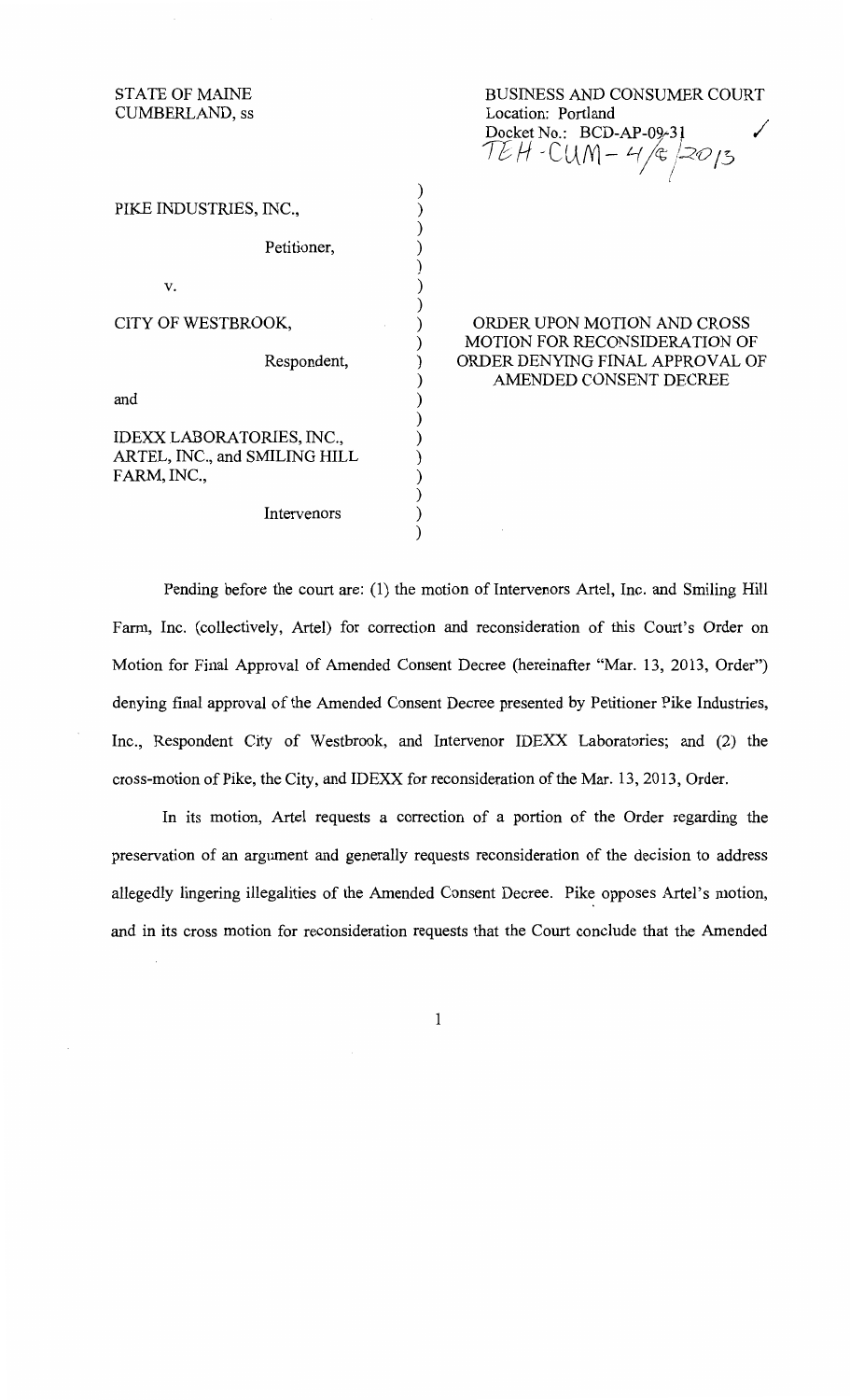Consent Decree is not unlawful and may be approved by the Court. The City and IDEXX have joined in Pike's cross-motion. The Court decides both motions without oral argument. *See*  M.R. Civ. P. 7(b)(7).

Since the enactment of the zoning ordinance amendment by the Westbrook City Council, the primary tension between the parties has been what effect the consent decree will have in the future, specifically with respect to enforcement of its embodied terms. "[A] consent decree is the product of negotiations by parties who elect to waive their rights to litigate and, instead, reach a compromise in which the parties each give up something they might have won through litigation." *N. New Eng. Tel. Operations LLC v. Pub. Utils. Comm'n,* 2013 ME 11,  $\P$  10, 58 A.2d 1143 (quoting *State v. Shattuck*, 2000 ME 38, ¶ 18, 747 A.2d 174). In the context of land use litigation between a landowner and a municipality, the Law Court has instructed that any agreement regarding use of the property that is at odds with the existing permitted uses on the property must also comply with statutorily mandated procedures for land use regulation. *See Pike Industries, Inc. v. City of Westbrook*, 2012 ME 78,  $\P$  36-37, 45 A.3d 707. The parties sought to accomplish this by pursuing and obtaining a zoning amendment for Pike's property. *See* Westbrook, Me., Land Use Ordinance§ 311.5 (Oct. 15, 2012).

After the City Council approved the zoning amendment, Pike, the City, and IDEXX presented the Consent Decree to the Court for its approval. Following extensive briefmg and argument, the Court identified several areas of concern within the Consent Decree, the most important of which were (1) provisions of the Consent Decree that were more restrictive than the ordinance, and (2) the binding nature of the Consent Decree, which set the land use standards for Pike's property in perpetuity. (Order on Motion for Final Approval of Consent Decree (hereinafter, "Dec. 11, 2012, Order") at 11, 13.) Artel had also identified several other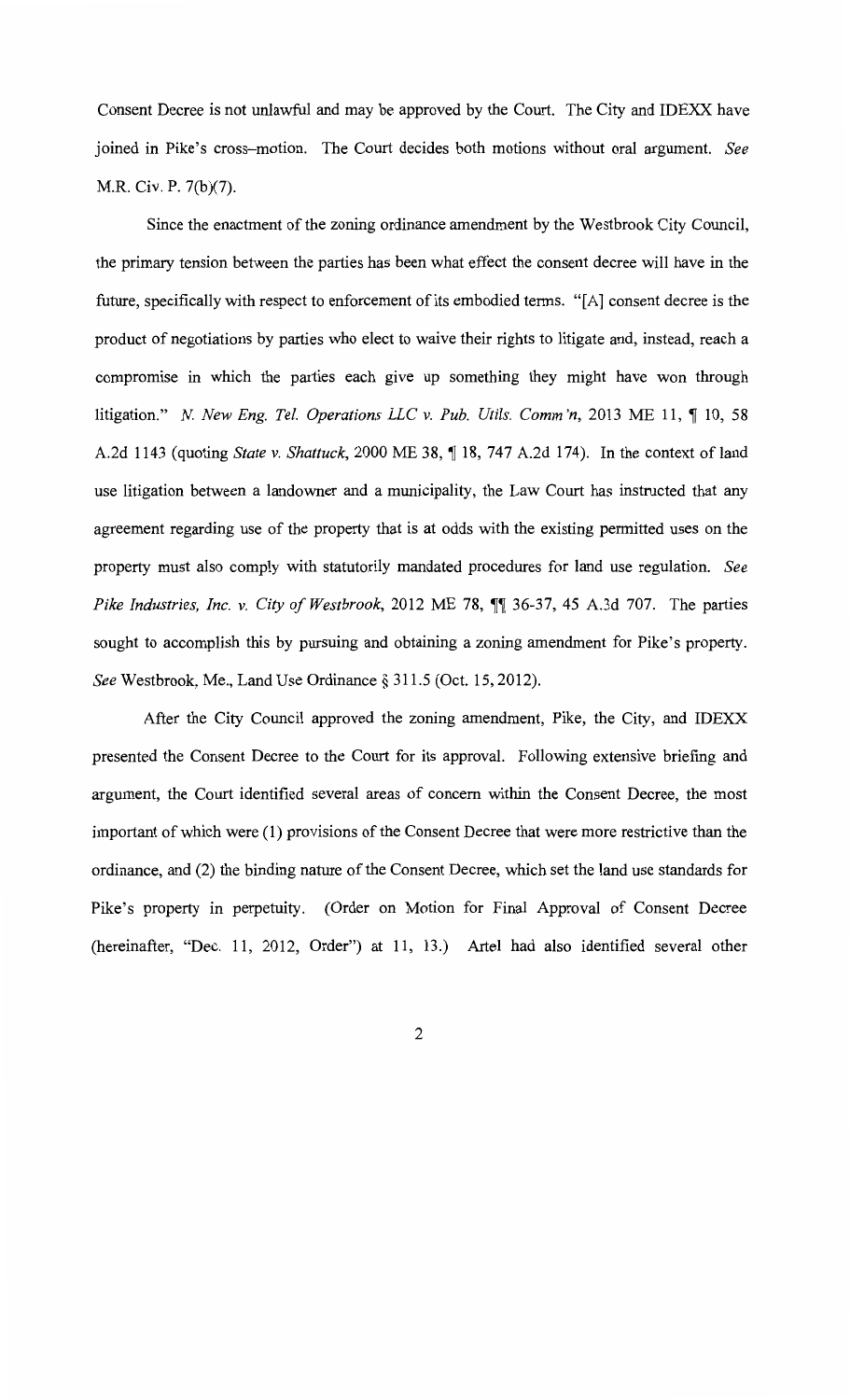provisions of the Consent Decree which allegedly were at odds with the ordinance, but the Court concluded that there was either (1) no discrepancy (Consent Decree  $\P\P$  16-17); (2) any discrepancy reflected the passage of time and would not result in any substantive distinction (Consent Decree  $\P$ , 22, 23(b)-(c), 32-34); or (3) the provision did not relate to allowable uses of land and thus was not required to be part of the ordinance (Consent Decree  $\mathbb{I}$  21,31, 55-56). *(See* Dec. 11, 2012, Order 8-10.)

In response, Pike, the City, and IDEXX amended the Consent Decree to address the Court's concerns and presented the Amended Consent Decree to the Court for its approval. Nevertheless, issues remained, and the Court could not grant final approval to the Consent Decree. Paragraph  $60<sup>1</sup>$  of the Amended Consent Decree still allows "the City to enforce land use performance standards of the Amended Consent Decree through the court process, contrary to the Law Court's instruction in *Pike Industries."* (Mar. 13, 2013, Order 4.) Moreover, paragraph  $19(c)$  is problematic "because it purports to supersede any future zoning ordinance regarding blasting and would thus be subject to the same infirmity as" previously identified. (Mar. 13, 2013, Order 4.)

In its motion for reconsideration, Artel argues that paragraph 60 does more than give the City the power enforce the land use regulations through contract; it also prevents the City from enacting future changes to the land use standards applicable to Pike's property. (Intervs.' M. Reconsid. 4: Intervs.' Reply 2-6.) Pike responds in its cross-motion that the Amended Consent Decree's "performance standards are not free-standing land use restriction, but instead serve to delineate Pikes grandfathered rights" (Pet. 's M. Reconsid. 2), and those standards "serve to define the 'nature of the use, the quality and character of the use, the degree of the use, and the

<sup>1</sup> Both the original Consent Decree and the Amended Consent Decree contain two paragraphs numbered 60. The Court refers to the first paragraph 60 throughout this order.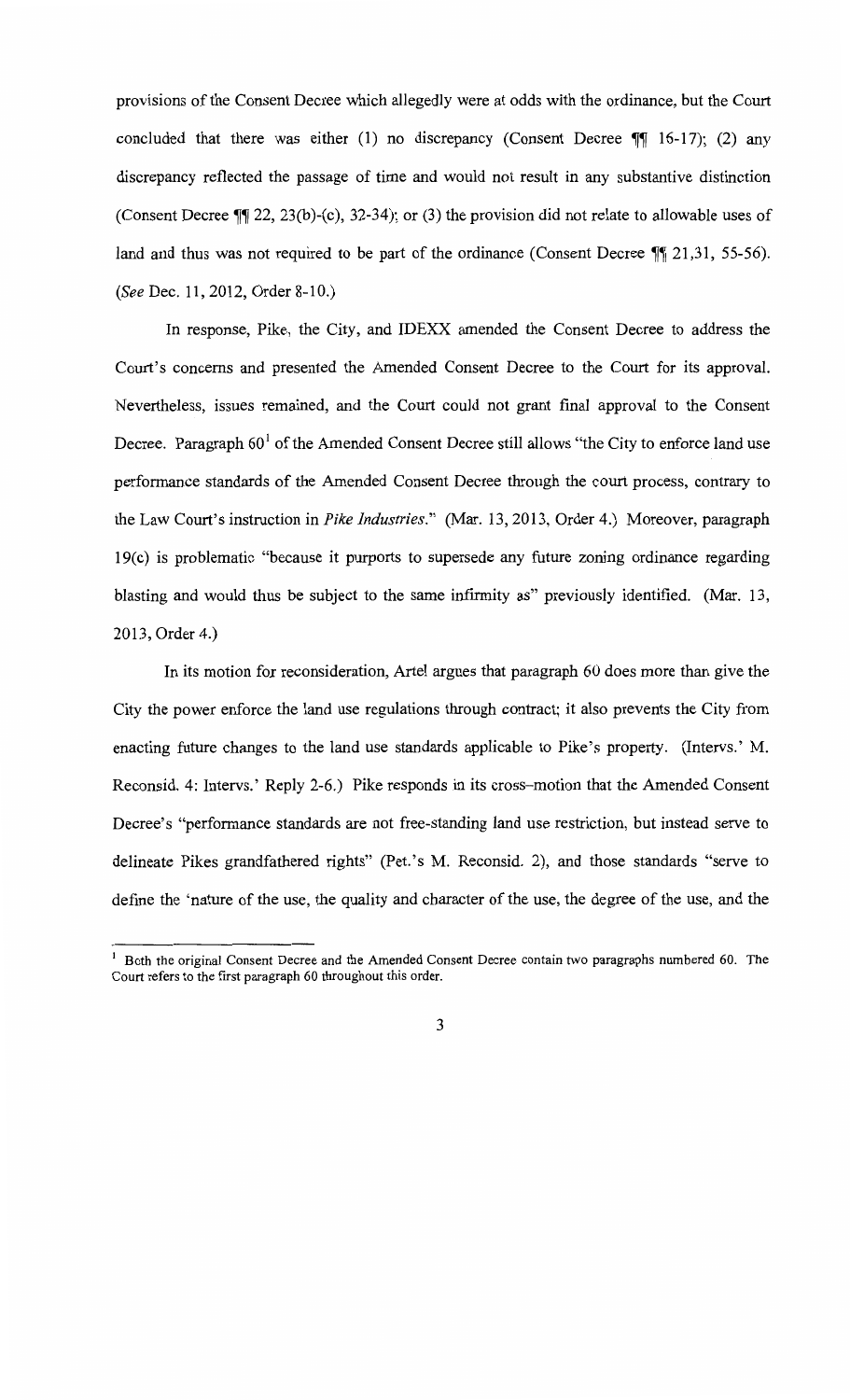kind of use' that Pike is entitled to continue to engage in as a grandfathered right" (Pet. 's M. Reconsid. 3 (quoting Amend. Consent Decree  $\P$  14)). Pike contends that the ability of any party to enforce any terms of the Consent Decree "does not transform what the parties have said is a delineation of Pike's grandfathered rights into something that purports to be an enforceable land use regulation." (Pet.'s M. Reconsid. 3.)

The problem with Pike's argument is that both grandfather rights and land use regulations define and delineate the allowable *uses* of land. A grandfathered right is an "actual and substantial" use of land that "existed prior to the enactment of the zoning provision prohibiting it." *Turbat Creek Preservation, LLC v. Town of Kennebunkport,* 2000 ME 109, ¶13, 753 A.2d 489 (quoting *Town of Orono v. LaPointe,* 1997 ME 185, ~ 13, 698 A.2d 1059). *See also* 30-A M.R.S. *§* 4301(8) (2012) (defining land use regulation). Having grandfathered rights is meaningless if it does not permit a property owner to *use* the property in conformity with those rights. Although the parties changed the language of paragraph 14 from "performance standards" to "grandfathered rights" between the original and amended consent decrees, that change does not alter the fact that the parties' agreement is about how Pike will *use* its land. Acceptance of Pike's argument would elevate the terminology of the agreement over the substance of the agreement, which the Court cannot do. To be clear, regardless of whether the parties call the uses within the Amended Consent Decree "grandfathered rights" or "performance standards," those provisions clearly regulate the use of land. The City can only enforce land use regulations through the statutorily prescribed processes within Title 30-A of the Maine Revised Statutes. Paragraph 60 gives the City a separate avenue to enforce these land use regulations, and the Court cannot approve any consent decree that permits that outcome.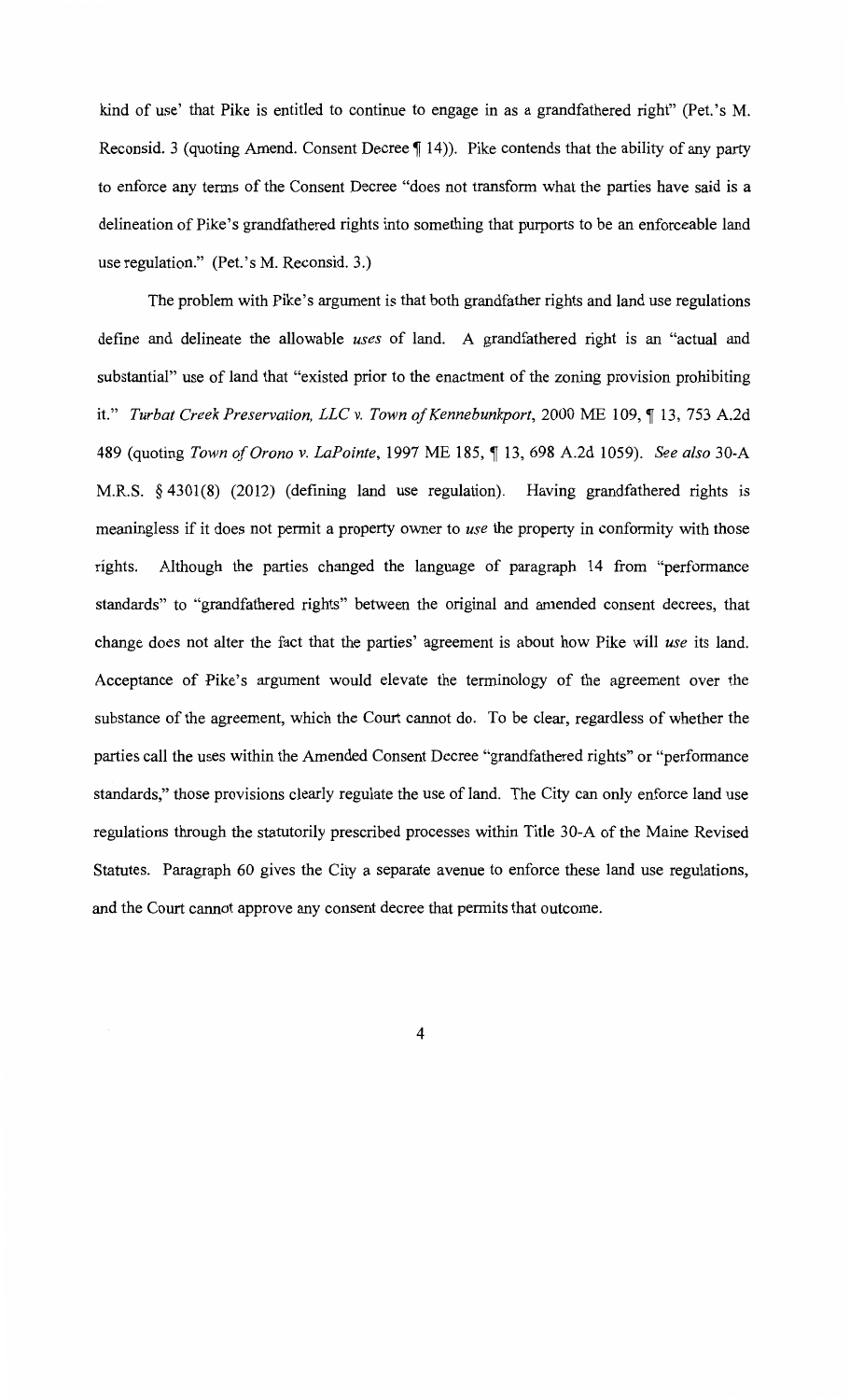The Court is not persuaded by Pike's arguments that paragraph 60 is just a procedural mechanism, and the Court should interpret the provision to have lawful effect. (Pet.'s M. Reconsid. 4-6.) Pike contends that paragraph 60 is permissible because it does not dictate how a Court will rule on a motion to enforce, it only provides a procedural mechanism for the enforcement. The issue, however, with paragraph 60 is precisely the fact that it *is* a procedural mechanism to enforce land use regulations outside the strictures of Title 30-A. Pike also contends that the Court should interpret the Consent Decree to give it lawful effect, rather than unlawful effect. Nevertheless, the Court has not been called upon to interpret the pre-existing private contract between the parties, wherein the rules of interpretation cited by Pike would apply. *See, e.g., McCarthy v. US.! Corp.,* 678 A.2d 48, 52 (Me. 1996); *Judkins v. Chase,* 123 Me. 433, 123 A. 516 (1924). The Court has been called upon to approve a consent decree, which reflects "an agreement that the parties desire and expect will be reflected in, and enforceable as, a judicial decree that is subject to the rules generally applicable to other judgments and decrees." *Long v. Maryland,* 807 A.2d 1, 7 (Md. 2002) (quoting *Rufo v. Inmates of Suffolk County Jail,*  502 U.S. 367, 378 (1992). Accordingly, the Court should not and cannot approve a consent judgment that is unlawful in some respect.

The Court, however, does not agree with Artel that paragraph 60 prohibits the City from ever changing its zoning ordinance or any of the extractive industry standards within its Land Use Ordinance. First, the Amended Consent Decree does not so explicitly provide, and any suggestion of such a limitation has been deleted from the decree. Second, the validity of the Amended Consent Decree comes from not just the agreement of the parties, but importantly from the zoning ordinance amendment. Through the advocacy of Artel's counsel in pointing out and identifying various discrepancies between the decree and the ordinance, with the exception of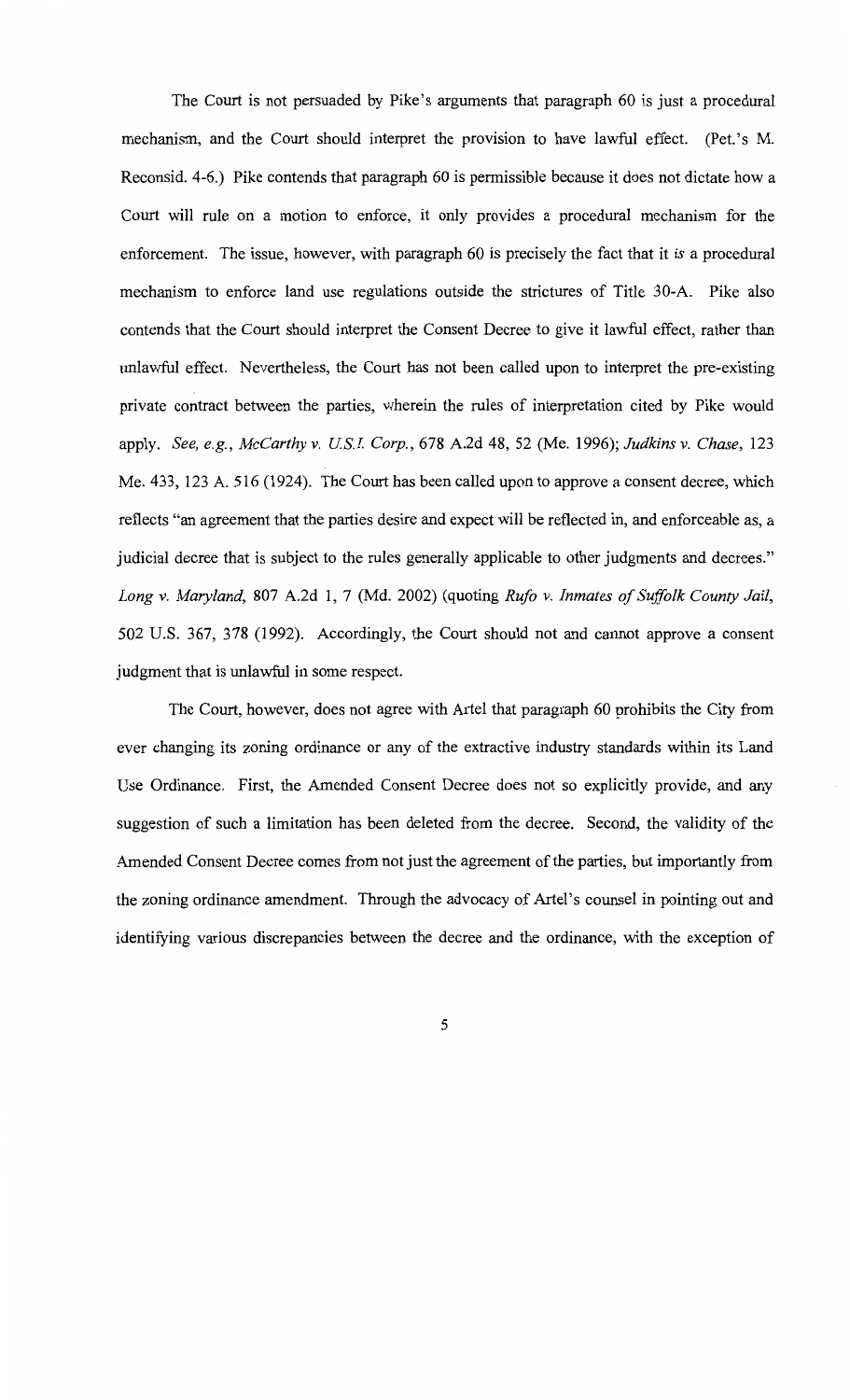already noted issues, the provisions in the Amended Consent Decree that relate to allowable uses of land and section 311.5 of the City's Land Use Ordinance are now identical. Thus, all of Pike's grandfathered rights are permitted uses of land on its property pursuant to the zoning amendment, and the standards in the Amended Consent Decree do not enlarge those rights. As the Court has observed before, "even if the City were to repeal those provisions at some point in the future, Pike's use of the property consistent with the existing ordinance would qualify as a lawful prior non-conforming use." (Dec. 11, 2012, Order 5 (citing Westbrook, Me., Land Use Ordinance§§ 203.1, 203.2 (Oct. 15, 2012).)

Pike also requests in its cross-motion that the Court reconsider its ruling on paragraph 19(c). The Court has reviewed Pike's arguments on this point and finds them unpersuasive. Moreover, the Court cannot simply strike the sentence from the Amended Consent Decree:

[w] hile the court may either approve or deny the issuance of a consent decree, generally it is not entitled to change the terms of the agreement stipulated to by the parties. . . . If the court discerns a problem with a stipulated agreement, it should advise the parties of its concern and allow them an opportunity to revise the agreement.

*Long,* 807 A.2d at 10 (quoting *United States v. Colorado,* 937 F.2d 505, 509 (lOth Cir.1991)). (citations omitted). The Court cannot strike the sentence because it would be "substitut[ing] its own judgment for that of the parties, and, in the process, undermin[ing] the settlement agreement at issue, and consent judgments in general, contrary to the State's longstanding policy of encouraging settlements." *Long*, 807 A.2d at 11; *cf. Dewhurst v. Dewhurst*, 2010 ME 99,  $\P$  8-9, 5 A.3d 23 (reflecting and highlighting Maine's long-standing policy of encouraging settlement between parties).

In sum, the Court cannot grant Pike's motion for reconsideration because it cannot interpret paragraph 60 or revise paragraph  $19(c)$  of the Amended Consent Decree as Pike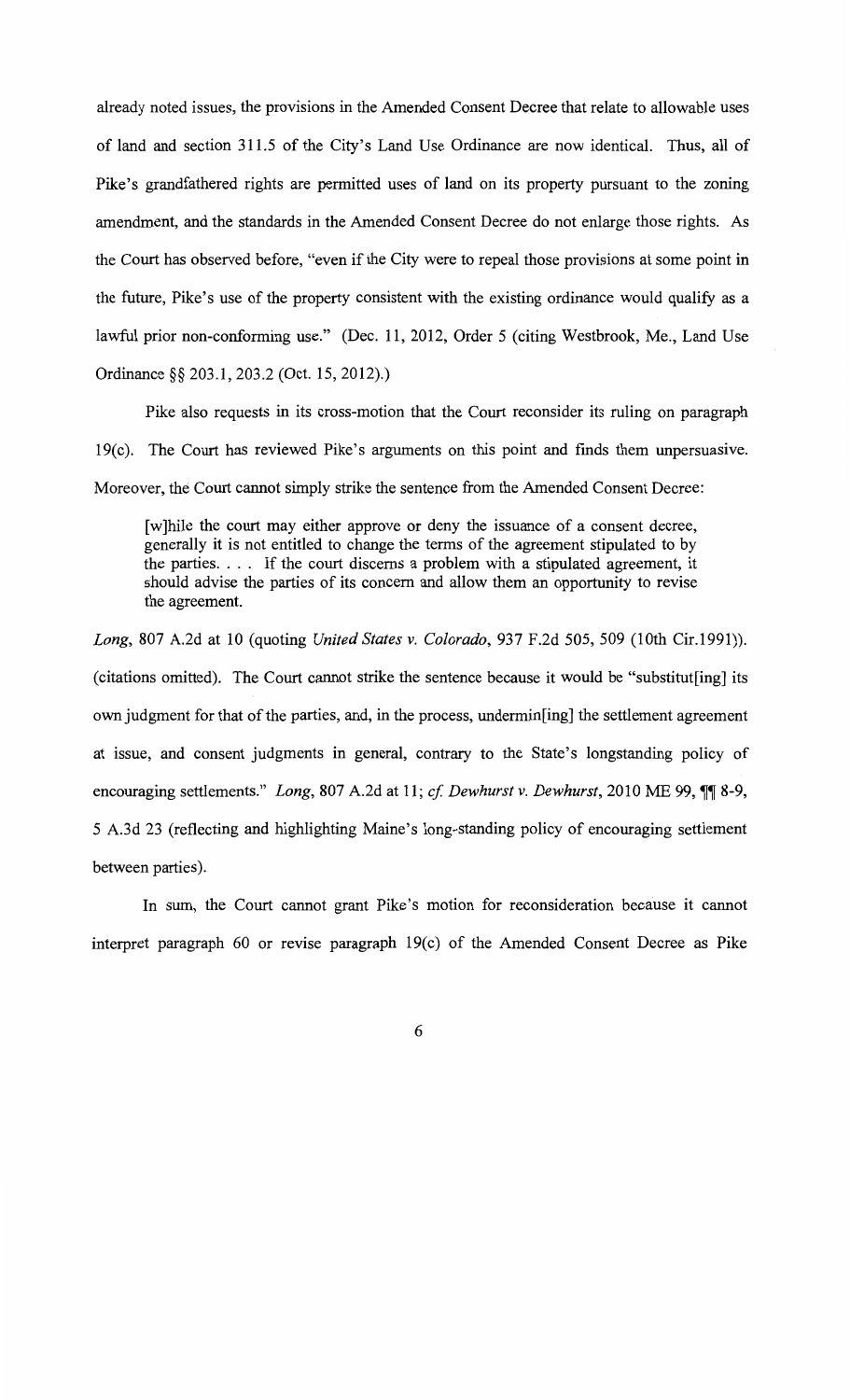requests. The Court has no difficulty concluding that generally the Amended Consent Decree is the product of serious and substantial efforts by Pike, the City and IDEXX to comply with the decision of the Law Court in *Pike Industries,* and with this Court's Orders that flow from that decision. And, in large measure, they have nearly done so. However, as noted in the Mar. 13, 2013, Order, this court has discerned two discrete problems remaining with the Amended Consent Decree and, consistent with what this Court views as the sound reasoning of *Long,* Pike, the City and IDEXX should be allowed "an opportunity to revise the agreement." *Long,* 807 A.2d at 10.

Finally, the Court addresses Artel's request for correction of the Court's Mar. 13, 2013,

Order. The Court stated:

Although the Court is not persuaded by Artel's argument, it now notes a remaining issue in the Amended Consent Decree regarding enforcement – one that has not heretofore been discerned by the parties, the intervenors[,] or the Court[, namely that] paragraph 60 still allows the City to enforce land use performance standards of the Amended Consent Decree through the court process, contrary to the Law Court's instruction in *Pike Industries.* 

(Mar. 13. 2013, Order at 3-4.) Artel contends it raised this issue in its briefing opposing the amended consent decree and, in what the Court interprets to be an abundance of caution, requests correction of the order to ensure preservation of the argument on appeal. To the extent Artel raised this argument in its previous briefing or at oral argument, the issue has been preserved for appeal  $-$  action by the Court cannot affect Artel's rights on appeal. Nevertheless, the Court notes and recognizes that the argument was made in Artel's memorandum.

Based on the foregoing, although Artel's motion for correction of the Mar. 13, 2013, Order will be granted, the Court must deny Artel's motion for reconsideration and Pike's cross-motion for reconsideration of the Mar. 13, 2013, Order. Pike, the City and IDEXX may choose to further amend the Amended Consent Decree and present such further amendment to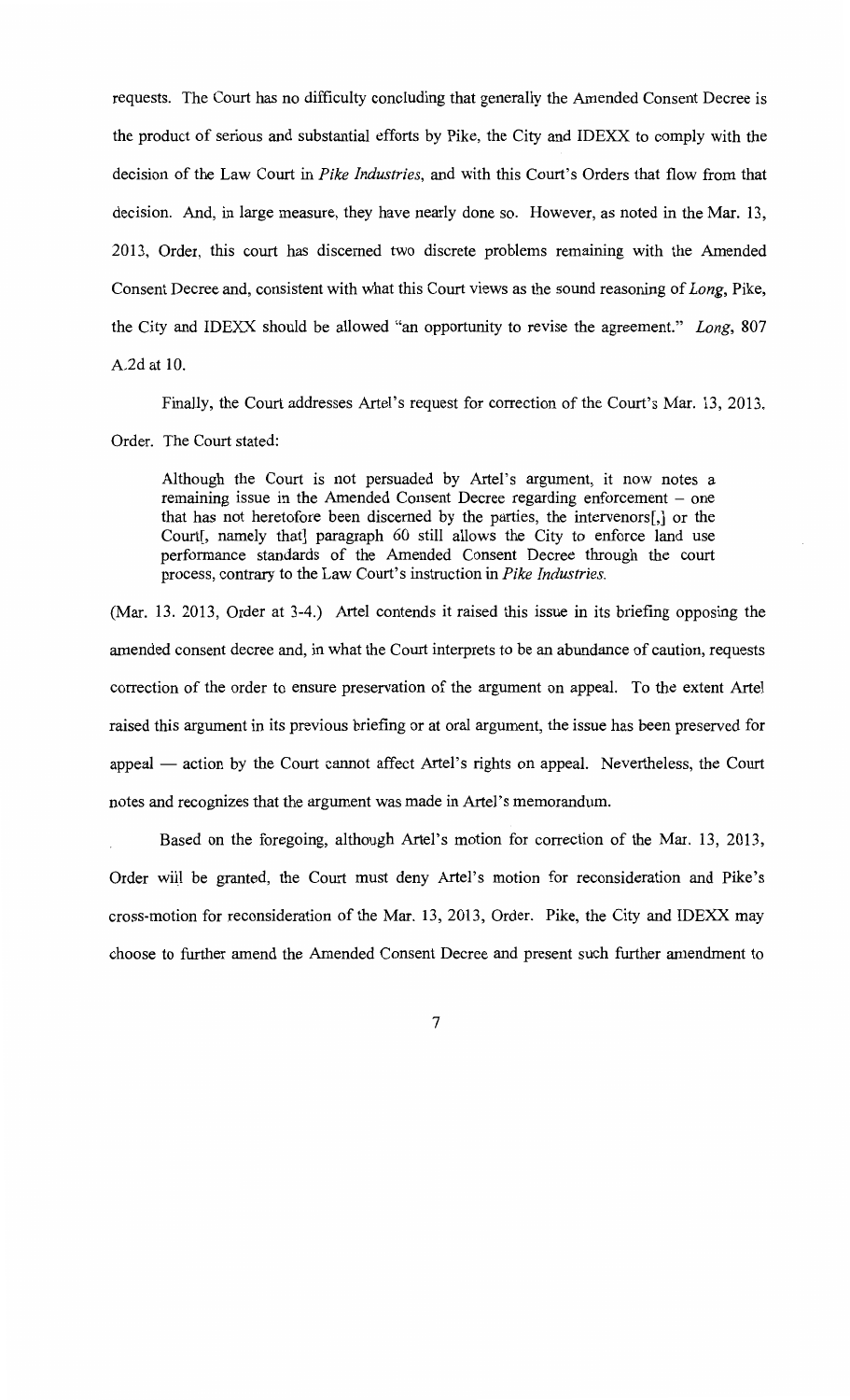the Court; they may pursue such other course of action as they deem appropriate under the circumstances; or, in the alternative, they may choose to proceed with this litigation. In order to determine the future course of this matter, the Court shall schedule an expedited case management conference with counsel for the parties and the intervenors.

Pursuant to M.R. Civ. P. 79(a), the Clerk is directed to incorporate this order into the docket by reference and the entry is:

Artel's Motion for Reconsideration is GRANTED as to the correction noted, and otherwise DENIED; and

Pikes's Motion for Reconsideration is DENIED.

An expedited Case Management Conference with counsel for the parties and the Intervenors shall be scheduled by the Court.

Date: April 8, 2013

April 8, 2013

Thomas E. Humphrey Chief Justice, Superior Court

Entered on the Docket: Copies sent via Mall